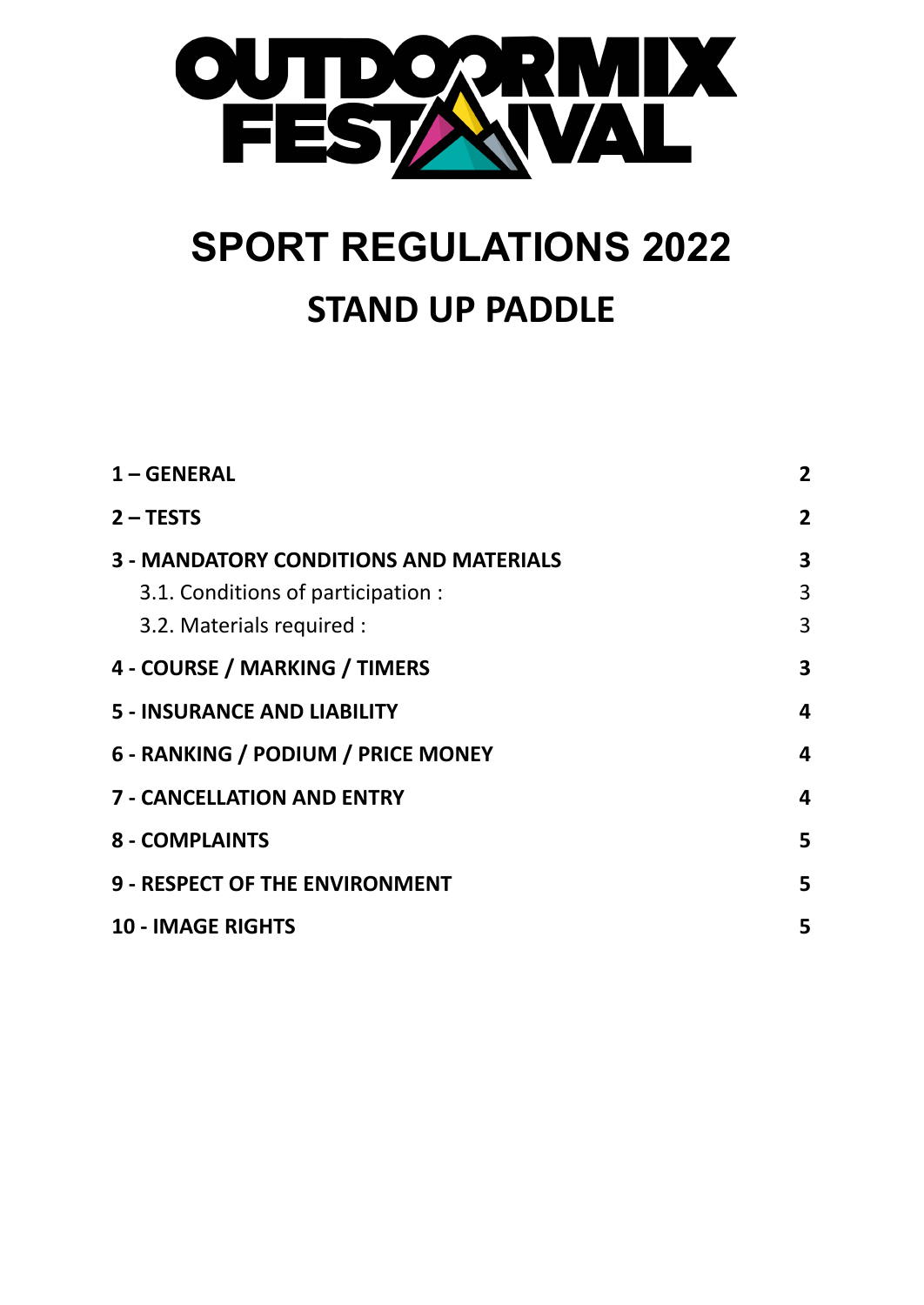

# <span id="page-1-0"></span>**1 – GENERAL**

The "Stand Up Paddle'' event is part of the SUP River Tour and is affiliated to the FFS. It is organized as part of the Outdoormix Spring Festival on Saturday 04 and Sunday 05 June 2022. This event is co-organized by the association WeAreHautesAlpes, represented by Mr. Clovis BRICE, as co-president and the association Pau Pyrenees stand up paddle represented by its president Nicolas FAYOL.

# <span id="page-1-1"></span>**2 – TESTS**

The Stand Up Paddle competition is affiliated to the FFS. It includes three SUP River events: a slalom, a boarder-cross and a Long Race.

- SUP river Long Race : the event will take place on Saturday June 04, 2022. The start will be from the Pont de Fer on the Durance and will end after crossing the wave of the Clapière in Embrun. In the form of a time trial, the paddlers will compete on a 2.5 km course. A departure every minute is planned.
- SUP river Boarder-Cross : The event will take place on Sunday June 05, 2022. The departure will be at the level of the wave of the Clapière. Course of 200 to 400 meters with obligatory passages around buoys. Groups of 4 or 6, the first 2 or 3 go on to the next rounds.

#### **Program :**

| l SATURDAY JUNE 04th | - Long Race: 11:00 AM / 12:00 AM     |
|----------------------|--------------------------------------|
| l SUNDAY JUNE 05th   | - Boarder Cross: 10:00 AM / 12:00 AM |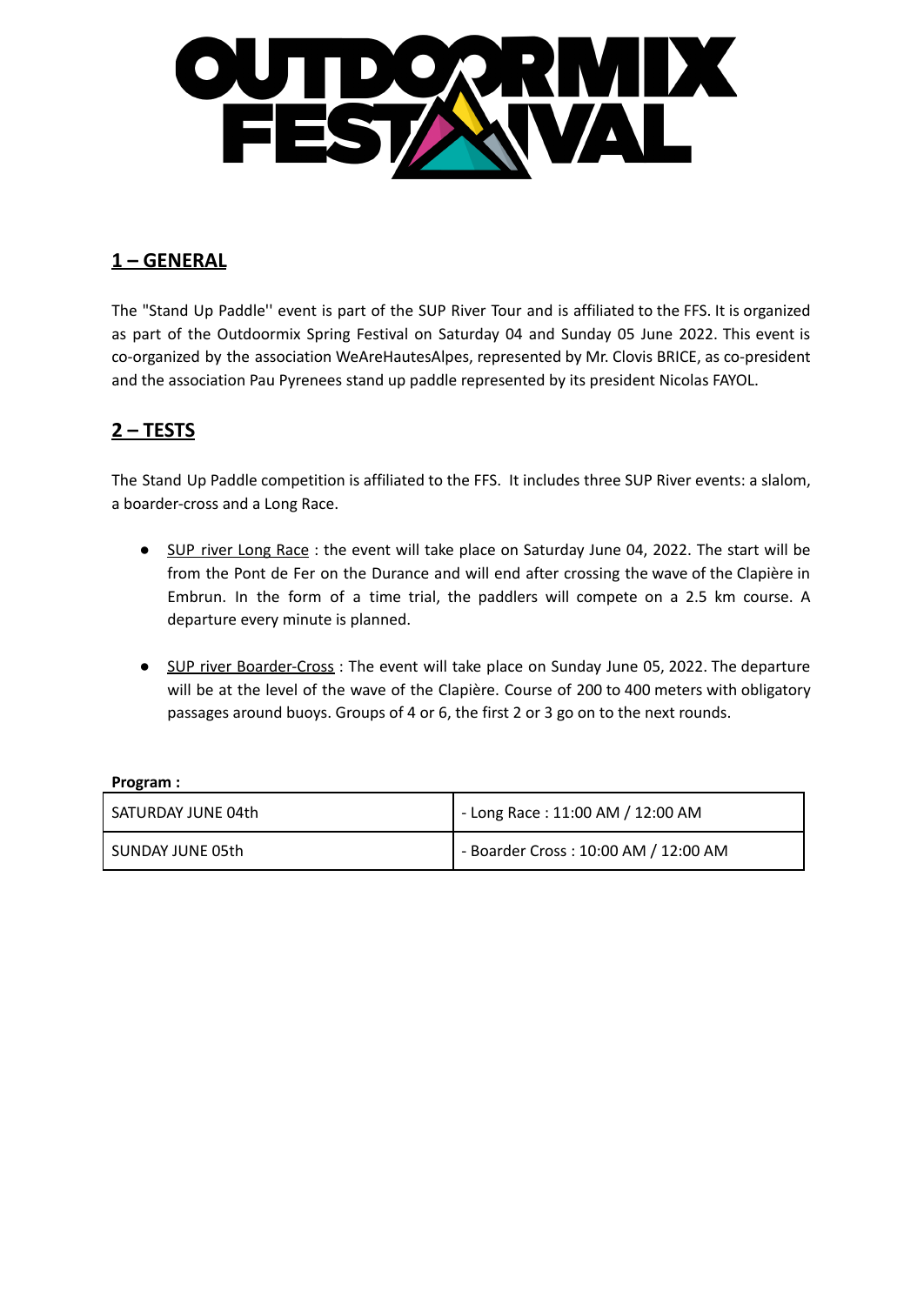

#### <span id="page-2-0"></span>**3 - MANDATORY CONDITIONS AND MATERIALS**

#### <span id="page-2-1"></span>**3.1. Conditions of participation :**

The "Stand Up Paddle" event is open to all competitors with a valid FFS license or a medical certificate for the practice of SUP in competition dating less than one year. All registrations for the "Stand Up Paddle" event are individual, nominative and non-transferable. No total or partial refund will be made by the organization.

To be able to take the start, each competitor must have paid the registration fee for the event (on the website www.outdoormixfestival.com or at the event reception), have provided the necessary documents and be equipped with the required material.

Before leaving for the races, each competitor will have to go to the reception of the event village to collect their number. A deposit of 25  $\epsilon$  will be requested from each participant. Please note that a participant who has not collected his or her number will not be able to participate in the Stand Up Paddle events.

<span id="page-2-2"></span>**3.2. Required equipment :**

- **Paddler's equipment :** Vest, helmet, closed shoes and leash on releasable belt are mandatory. As the temperature is quite cool, we advise you to be equipped with a thick neoprene suit or a dry suit.
- ●
- **Boards :** For all events, the dimensions are 11 feet and less, on inflatable boards (rigid boards are forbidden)
- **●**

# <span id="page-2-3"></span>**4 - COURSE / MARKING / TIMERS**

The start of the SUP River Boater Cross event will be on the La Clapière wave spot. The start of the SUP Long Race will be at the Pont de Fer - La Clapière.

The Race Marshal is officially in charge of controlling the sporting aspects of the competition. Only the Commissaire is specifically responsible for timing, timeouts for mechanical problems and the application of penalties. The confirmation of the presence of the riders and the awarding of prizes are also under his responsibility. He will also act as Technical Delegate if no one has been designated for this purpose.

The courses of each event will be marked by buoys, the dangerous points will be signaled by approved kayak flagmen. All cuts and non-compliance with the course will be penalized by penalties on the participant's timer that can go up to disqualification.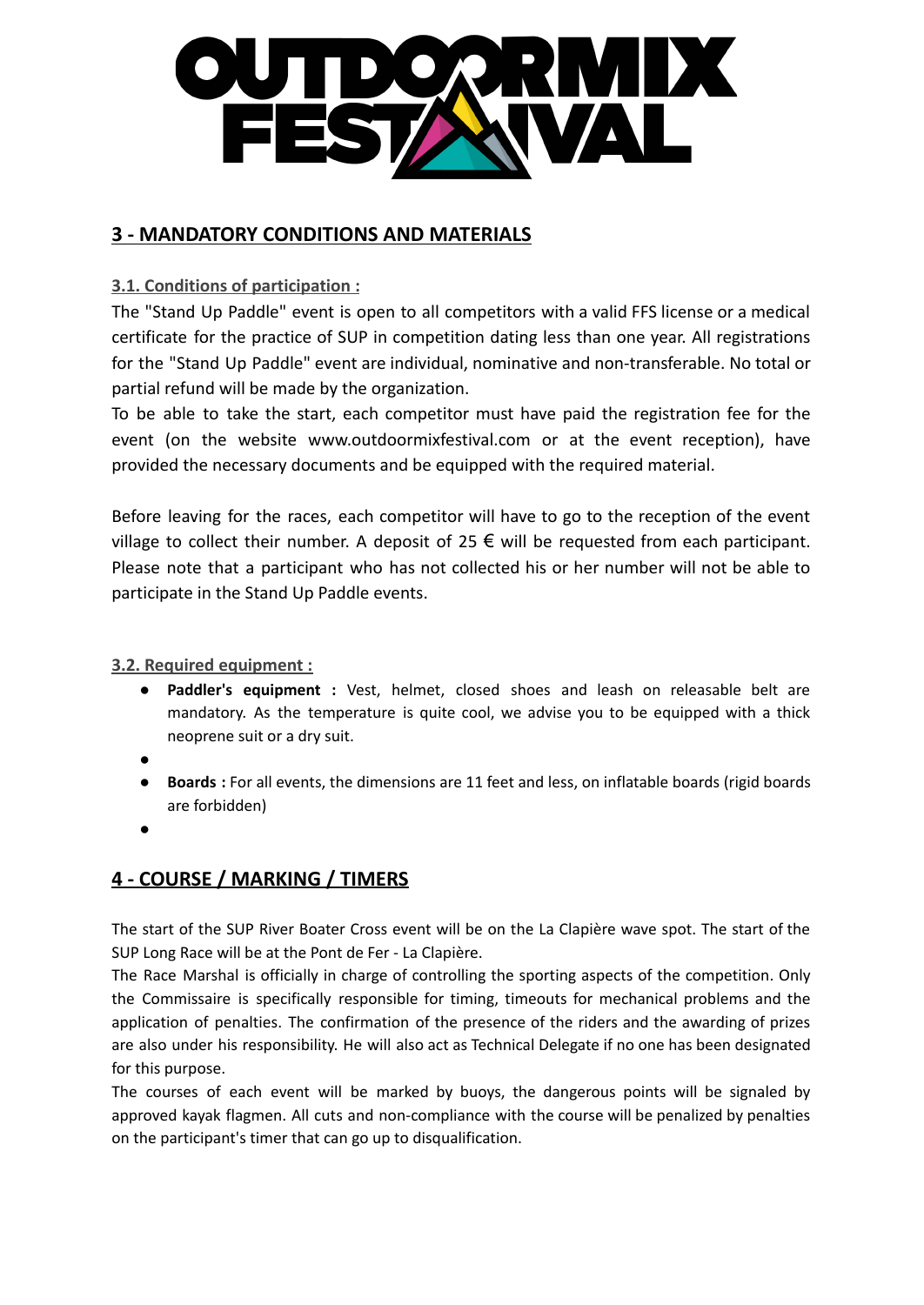

Stewards will be placed along the course to note any infringement of the rules. Their reports will give the jury the power of decision as to the disqualification of the competitor or the penalty.

#### <span id="page-3-0"></span>**5 - INSURANCE AND LIABILITY**

The organization subscribes to an insurance covering its own civil liability as an organizer, those of its employees and those of the persons bringing voluntarily their help to the organization of the event. An "individual accident" insurance is also subscribed for the physical damage that each participant could undergo on his own person, as well as for any accident caused to third parties. Medical and hospitalization expenses will be paid by the participants (personal insurance). The organization declines all responsibility in case of loss, theft or damage of material or individual equipment and cannot be held responsible in any case. In case of abandonment of the participant during the race, no refund will be made.

#### <span id="page-3-1"></span>**6 - RANKING / PODIUM / PRICE MONEY**

At the end of the three events, an Overall podium will be made by adding the places of the SUP Cross and Long Race events. In case of a tie, the Long Race event will take precedence. The announcement of the different rankings which will be established according to the gender and age of the competitors and the individual timers will be posted in front of the event village. Rewards, including a Prize Money of 200  $\epsilon$  for the winner, and prizes will be awarded according to the general classification. The organizer reserves the right to distribute the prize money as he sees fit. The presence of the awarded competitors at the prize-giving ceremony is mandatory. The prizes cannot be given to a third party and will not be given later.

#### <span id="page-3-2"></span>**7 - CANCELLATION AND ENTRY**

The organization reserves the right to modify at any time the present rules and/or the different courses, in order to ensure the interest and safety of the participants. In case of force majeure, the organization reserves the right to cancel or interrupt the "Stand Up Paddle" event and will not be able to proceed to any refund. Any registration to the competition implies the pure and simple acceptance of the present rules in their entirety. Failure to comply with these rules may result in the withdrawal of the competitor's number by the organization.

As a participant in the Outdoormix Spring Festival, you are the image of your sport and of the event. You are therefore asked to respect the staff, the public, the other participants, but also the equipment, the structures and the cleanliness of the site. In case of non-respect of these rules of good manners, sanctions may be applied by the Race Marshal (help with cleaning or repairs, distribution of goodies, or even penal sanctions if the Race Marshal judges that the fault requires a referral to the competent authorities).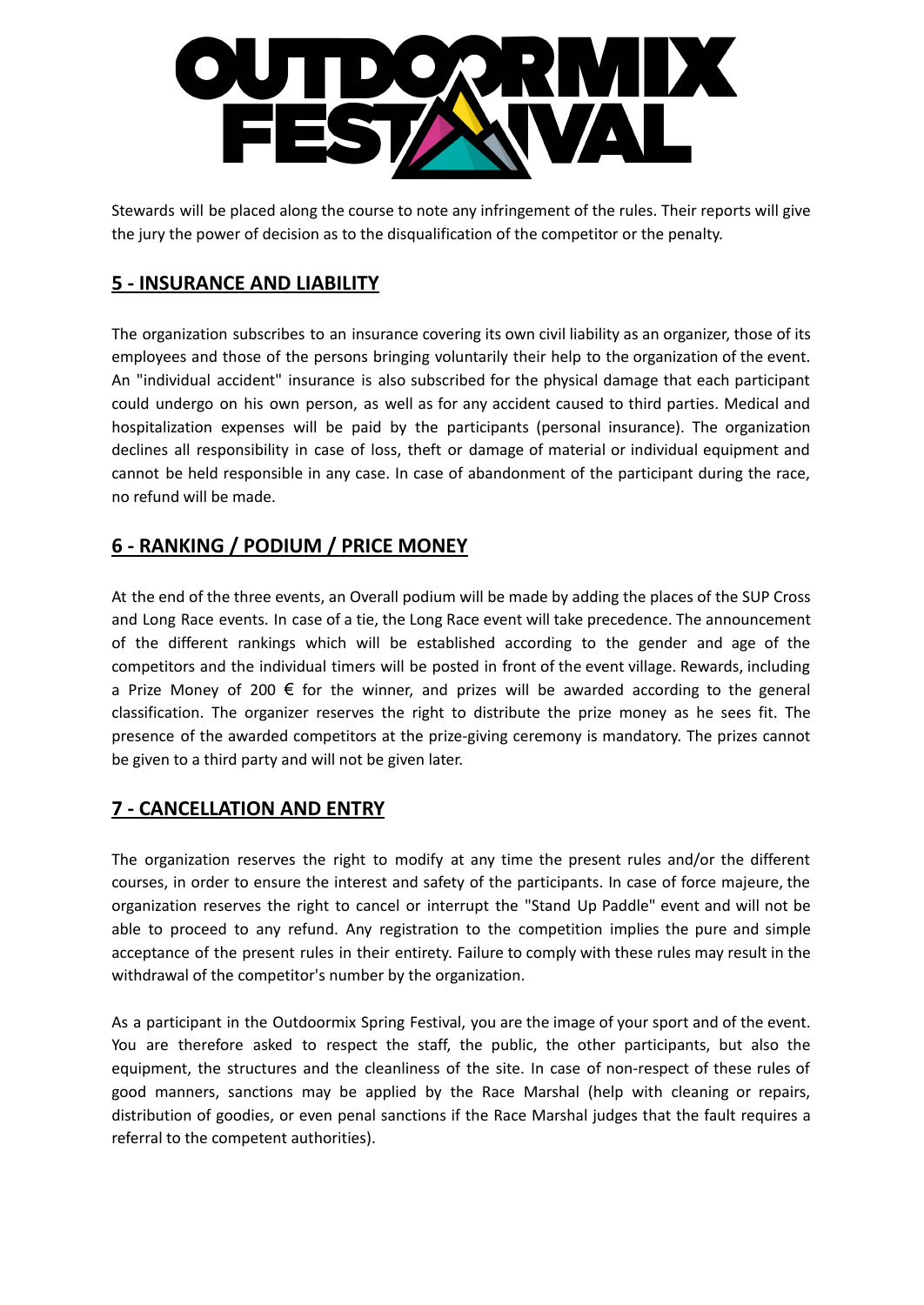